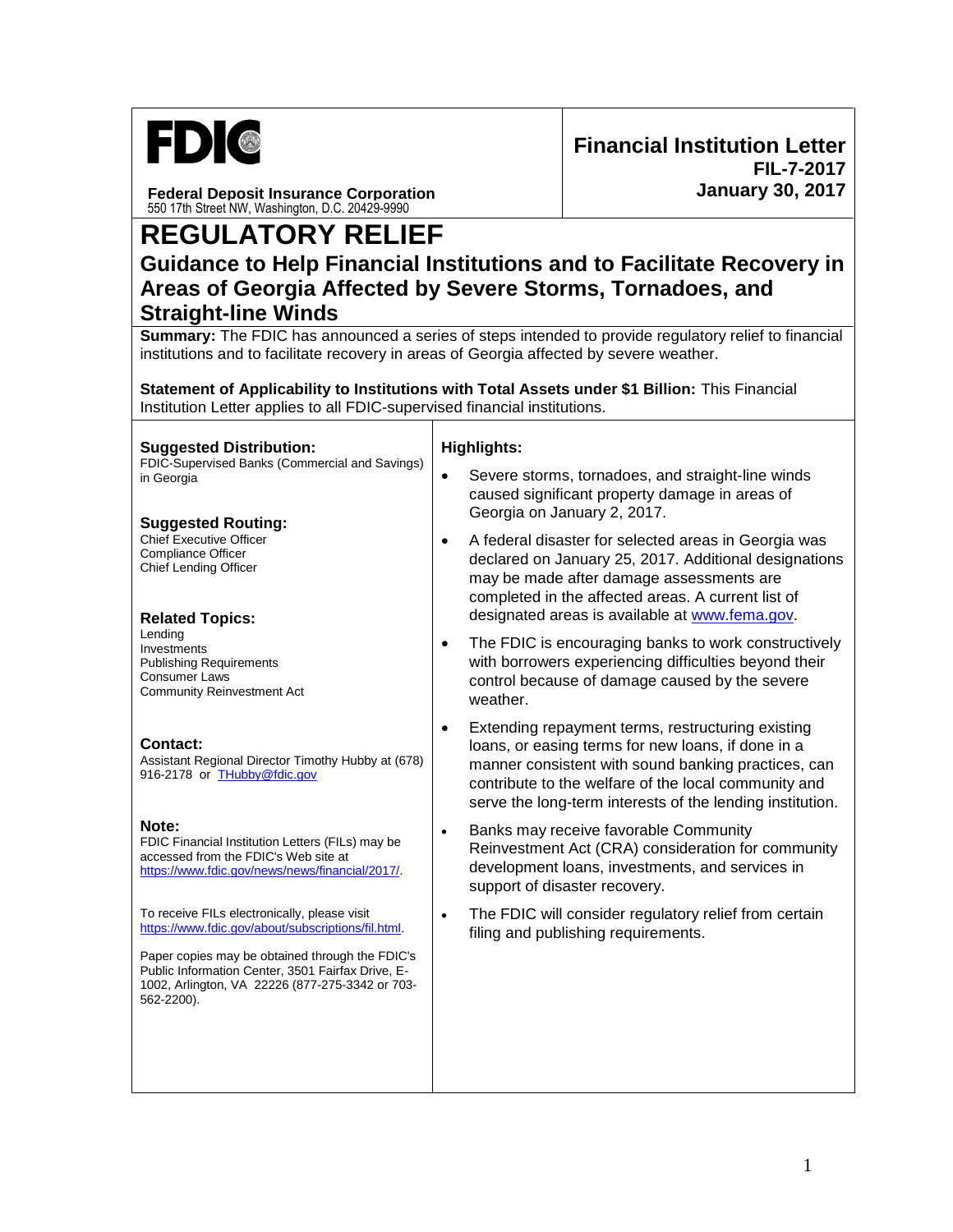## **SUPERVISORY PRACTICES REGARDING DEPOSITORY INSTITUTIONS AND BORROWERS AFFECTED BY SEVERE STORMS, TORNADOES, AND STRAIGHT-LINE WINDS IN AREAS OF GEORGIA**

The Federal Deposit Insurance Corporation (FDIC) recognizes the serious impact of severe weather on customers and operations of financial institutions in Georgia and will provide regulatory assistance to institutions subject to its supervision. These initiatives will provide regulatory relief and facilitate recovery. The FDIC encourages depository institutions in the affected areas to meet the financial services needs of their communities.

The affected communities are in Berrien, Cook, Crisp, Dougherty, Turner, and Wilcox counties.

**Lending:** Bankers should work constructively with borrowers in communities affected by the severe weather. The FDIC realizes that the effects of natural disasters on local businesses and individuals are often transitory, and prudent efforts to adjust or alter terms on existing loans in affected areas should not be subject to examiner criticism. In supervising institutions affected by the severe weather, the FDIC will consider the unusual circumstances they face. The FDIC recognizes that efforts to work with borrowers in communities under stress can be consistent with safe-and-sound banking practices as well as in the public interest.<sup>1</sup>

**Community Reinvestment Act (CRA):** Financial institutions may receive CRA consideration for community development loans, investments, or services that revitalize or stabilize federally designated disaster areas in their assessment areas or in the states or regions that include their assessment areas. For additional information, institutions should review the *Interagency Questions and Answers Regarding Community Reinvestment* at <https://www.ffiec.gov/cra/pdf/2010-4903.pdf> at Section 12(g)(4)(ii). For help in identifying community development activities to revitalize or stabilize a disaster area, financial institutions can contact their regional Community Affairs Officer (see [https://www.fdic.gov/consumers/community/offices.html\)](https://www.fdic.gov/consumers/community/offices.html).

**Investments:** Bankers should monitor municipal securities and loans affected by the severe weather. The FDIC realizes local government projects may be negatively affected. Appropriate monitoring and prudent efforts to stabilize such investments are encouraged.

**Reporting Requirements:** FDIC-supervised institutions affected by the severe weather should notify the Atlanta Regional Office if they expect a delay in filing Reports of Income and Condition or other reports. The FDIC will evaluate any causes beyond the control of a reporting institution when considering the length of an acceptable delay.

**Publishing Requirements:** The FDIC understands the damage caused by the severe weather may affect compliance with publishing and other requirements for branch closings, relocations, and temporary facilities under various laws and regulations. Banks

j

 $<sup>1</sup>$  Modifications of existing loans should be evaluated individually to determine whether they represent</sup> troubled debt restructurings (TDRs). This evaluation should be based on the facts and circumstances of each borrower and loan, which requires judgment, as not all modifications are TDRs.